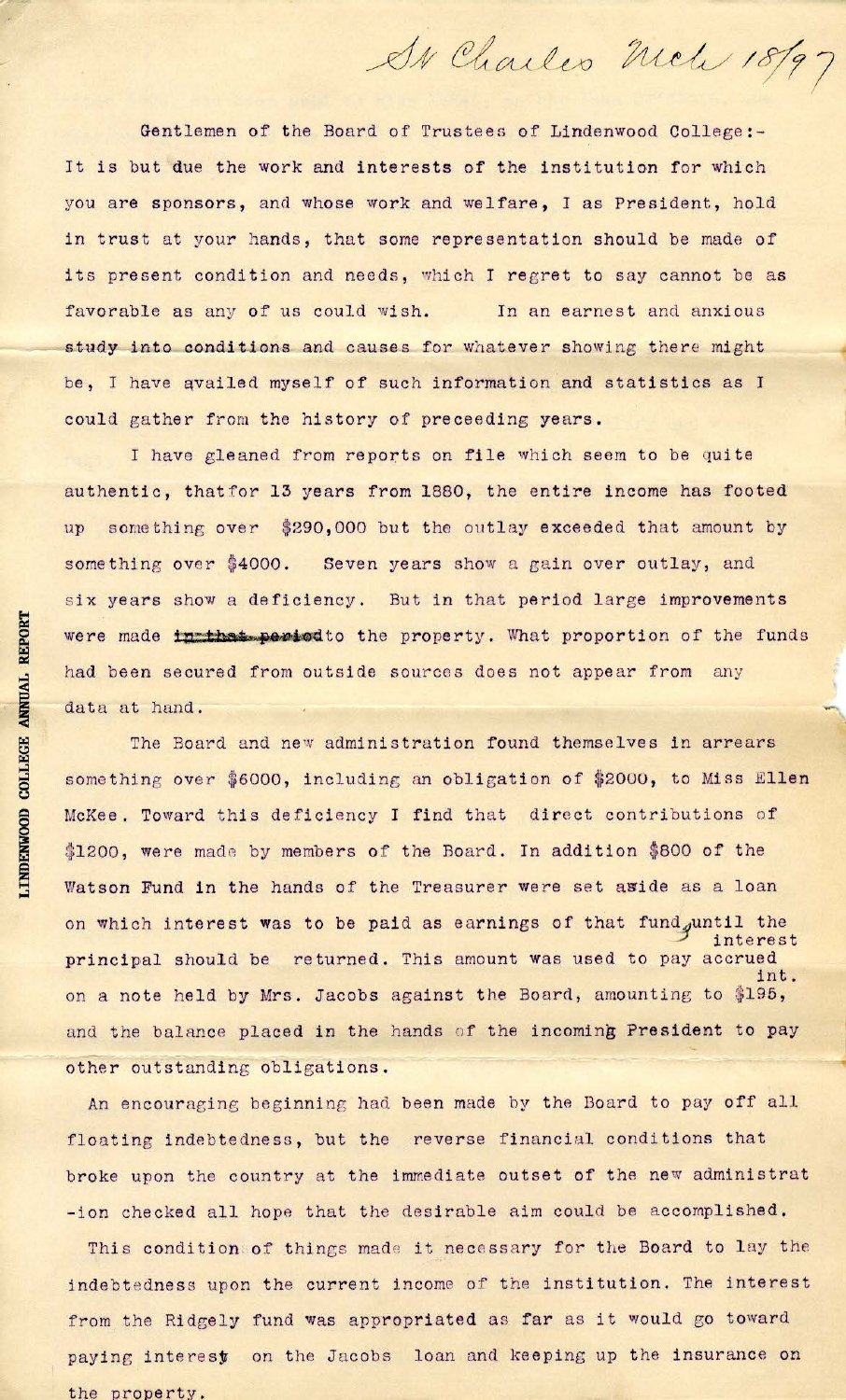After \$500, had been paid to Miss McKee, on her loan of \$2000, she generously released the Board from the balance. The remaining indebtedness was duly paid out of the current income, but under a pressure of times that grew harder, and a well nigh empty treasury was left after discharging all the obligations of carrying on the work of the school through the first two years of the present administration. In the meantime necessary repairs and additions were made to the buildings and grounds, and to the facilities of school work. Two new pianos were bought and paid for, and every teacher and employee, has closed each year with salary and wages fully paid. Two great necessities were so pressingly felt that after full consideration, it was decided by the Board to light the building with gas, and thoroughly paint it. This was done at a cost of of about \$1000, and some \$300, paid. The Board authorized a loan of \$700, the interest of which was to be paid out of the College income, in the hope that the Principal could be paid from the same source in the near future. That note is still carried with the intets promptly paid. The halls of the building, the bath rooms and most of the rooms have been placed in excellent repair, and considerable new furniturehas been purchased, for which funds have been procured from outside sources. A small deficit was left from last year, which this year will largely increase, so that there is present danger of having as much to provide for above receipts, as was assumeed at the beginning of the present administration. Some of the causes are not difficult to find, in the great depression that has rested upon the business interests of the country, and in the disposition of many institutions to lower their terms, thus creating a competion which we could not meet an many cases. In some instances where it has seemed wise to supplement, for this year the recommendation has been made to draw from the Watson Fund in small amounts to aid a larger number, rather than eexpend larger amounts on a few.

:.:

Thirty one boarders (31) were enrolled the first term, which rnumber has been increased to thirty nine the second, a larger increase in the middle of the year than usual. An encourage feature of the year's work has been a larger patronage from St. Charles than usual twenty four  $(24)$  in all, and a uniform commendation of the work

 $(2)$